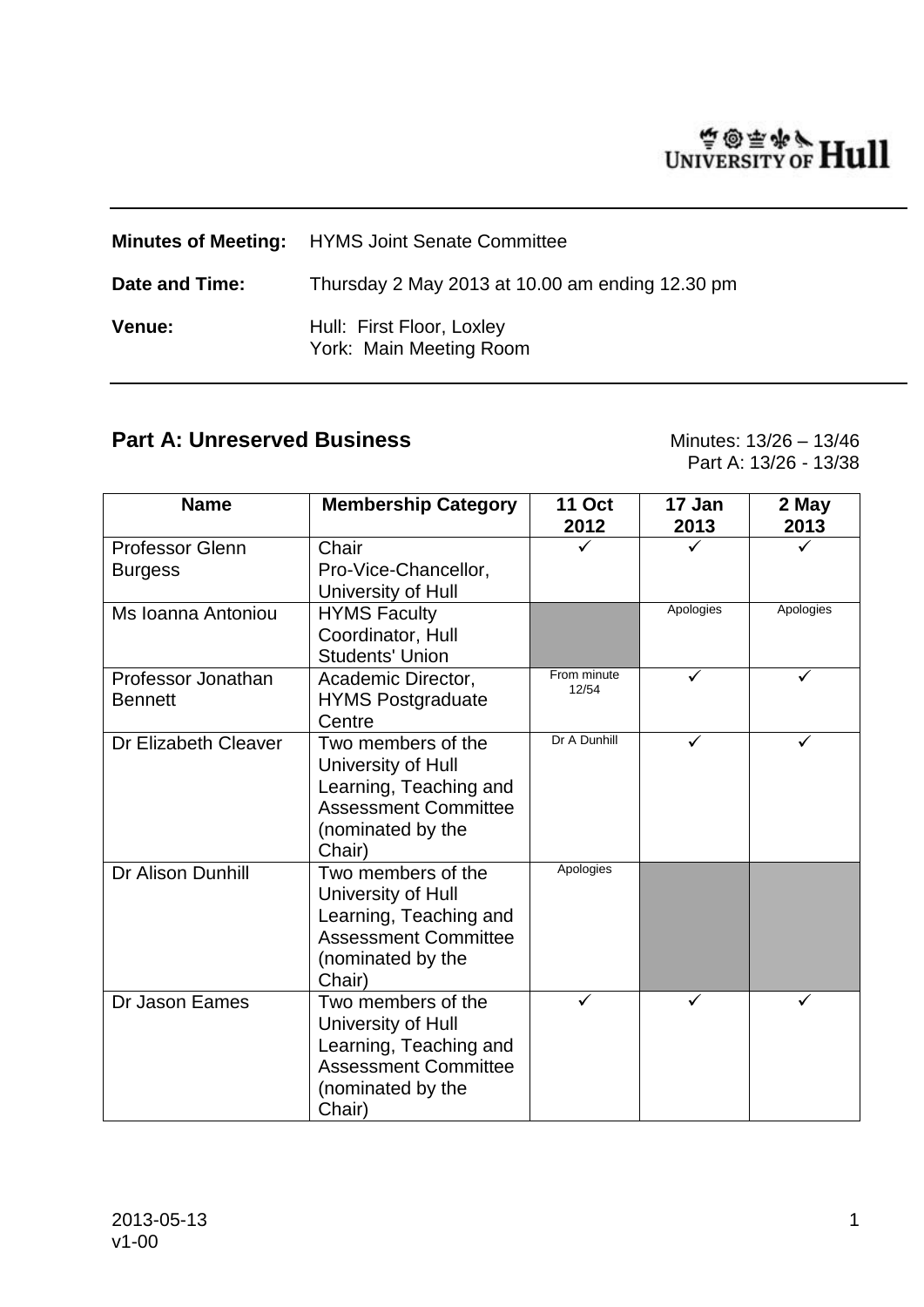| Professor John                             | Two members                                                                                                                       | Apologies |           | Apologies |
|--------------------------------------------|-----------------------------------------------------------------------------------------------------------------------------------|-----------|-----------|-----------|
| Greenman                                   | appointed by the Senate<br>of the University of Hull<br>(but excluding members<br>of the HYMS Board of<br>Studies)                |           |           |           |
| Dr Steve Holland                           | Two members<br>appointed by the Senate<br>of the University of York<br>(but excluding members<br>of the HYMS Board of<br>Studies) |           | Apologies |           |
| <b>Professor Tony</b><br>Kendrick          | Dean of HYMS                                                                                                                      | ✓         | ✓         |           |
| Mr Magid Mah                               | President, Hull<br><b>University Students</b><br>Union                                                                            | ✓         | Apologies |           |
| <b>Professor Peter</b><br><b>McCollum</b>  | Two members<br>appointed by the Senate<br>of the University of Hull<br>(but excluding members<br>of the HYMS Board of<br>Studies) | ✓         |           |           |
| <b>Professor Tony</b><br>Morland           | Two members<br>appointed by the Senate<br>of the University of York<br>(but excluding members<br>of the HYMS Board of<br>Studies) | ✓         | Apologies |           |
| Dr Adrian Mountford                        | Two members of the<br>University of York<br><b>Teaching Committee</b><br>(nominated by the<br>Chair)                              | Apologies | Apologies | Apologies |
| <b>Professor Sarah</b><br><b>Nettleton</b> | Two members of the<br>University of York<br><b>Teaching Committee</b><br>(nominated by the<br>Chair)                              | Apologies |           |           |
| Mr Graeme Osborn                           | <b>Academic Affairs</b><br><b>Officer, York University</b><br><b>Students Union</b>                                               | ✓         | ✓         |           |
| Dr David Pearson                           | Deputy Dean<br>(Education), HYMS                                                                                                  | Apologies | Apologies |           |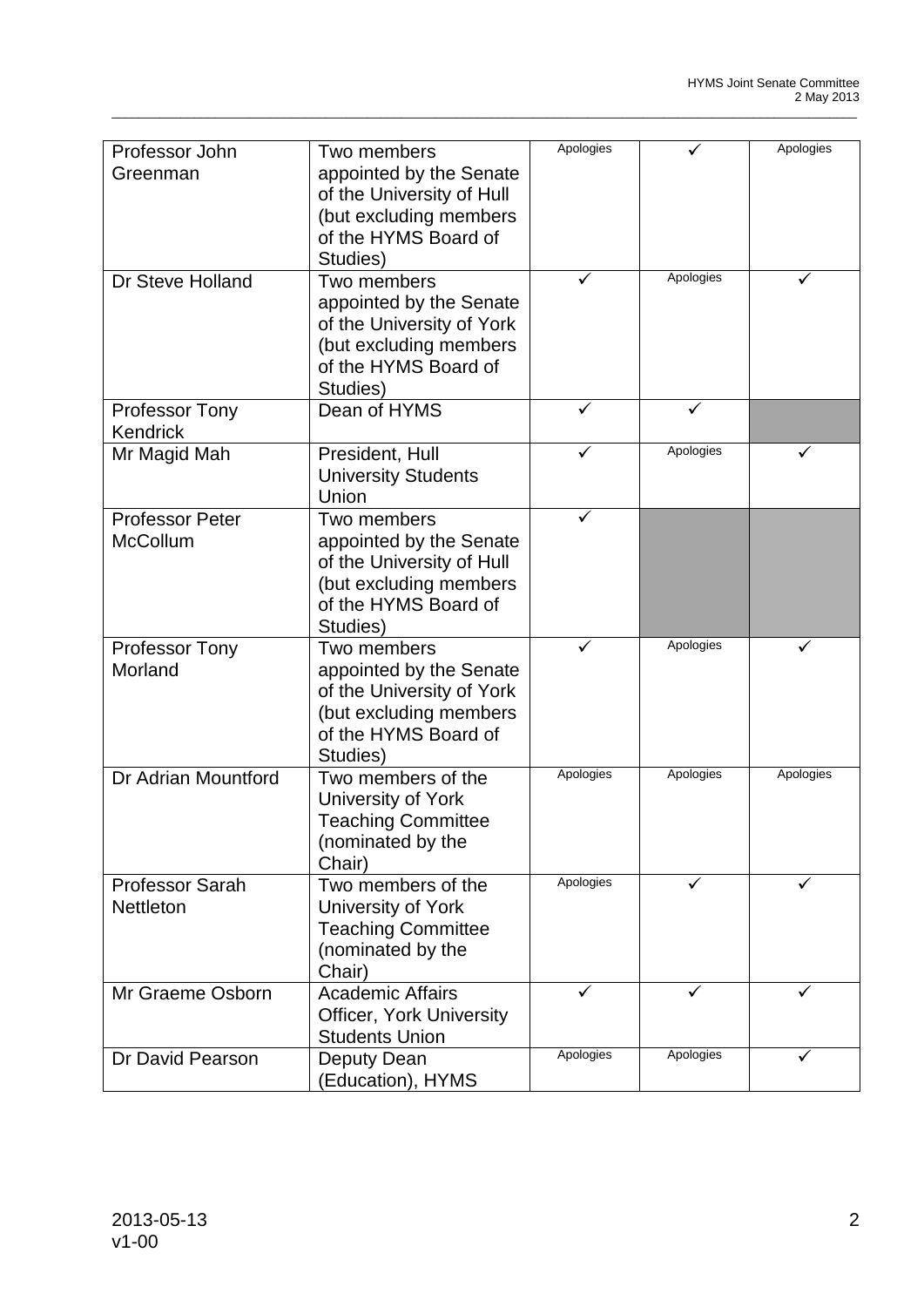| Mr Taha Rajab                | <b>Graduate Student</b>         |             | Mr G Osborn | Apologies |
|------------------------------|---------------------------------|-------------|-------------|-----------|
|                              | <b>Association Academic</b>     |             |             |           |
|                              | <b>Officer, York University</b> |             |             |           |
|                              | <b>Students Union</b>           |             |             |           |
| Professor John               | Deputy Chair                    |             |             |           |
| Robinson                     | Pro-Vice-Chancellor,            |             |             |           |
|                              | University of York              |             |             |           |
|                              |                                 |             |             |           |
| <b>Professor Trevor</b>      | Interim Dean of HYMS            |             |             |           |
| Sheldon                      |                                 |             |             |           |
| Mr Kallum Taylor             | President, York                 | Apologies   | Mr K Zu     | Apologies |
|                              | <b>University Students</b>      |             |             |           |
|                              | Union                           |             |             |           |
| <b>Ms Victoria Winterton</b> | <b>Vice-President</b>           | Apologies   |             |           |
|                              | Education, Hull                 |             |             |           |
|                              | <b>University Students</b>      |             |             |           |
|                              | Union                           |             |             |           |
| Mr Keke Zu                   | President, Graduate             |             | ✓           | Apologies |
|                              | <b>Student Association,</b>     |             |             |           |
|                              | <b>York University</b>          |             |             |           |
|                              | <b>Students Union</b>           |             |             |           |
| Vacancy                      | Two members                     | Professor P | Vacancy     | Vacancy   |
|                              | appointed by the Senate         | McCollum    |             |           |
|                              | of the University of Hull       |             |             |           |
|                              | (but excluding members          |             |             |           |
|                              |                                 |             |             |           |
|                              | of the HYMS Board of            |             |             |           |
|                              | Studies)                        |             |             |           |

In attendance:

Mr Stuart Gilkes Secretary

Apologies:<br>Ms Lynne Braham

Mr Nigel Dandy **Head of Academic Support Office, York University** Dr Giles Davidson **Head of Administration**, HYMS Ms Alison Pettigrew HYMS Associate Dean and Academic Lead for **Quality** 

Head of Quality Office, Hull University

**Action**

# **13/26 Welcome**

The Committee welcomed Alison Pettigrew and Professor Trevor Sheldon to their first meeting.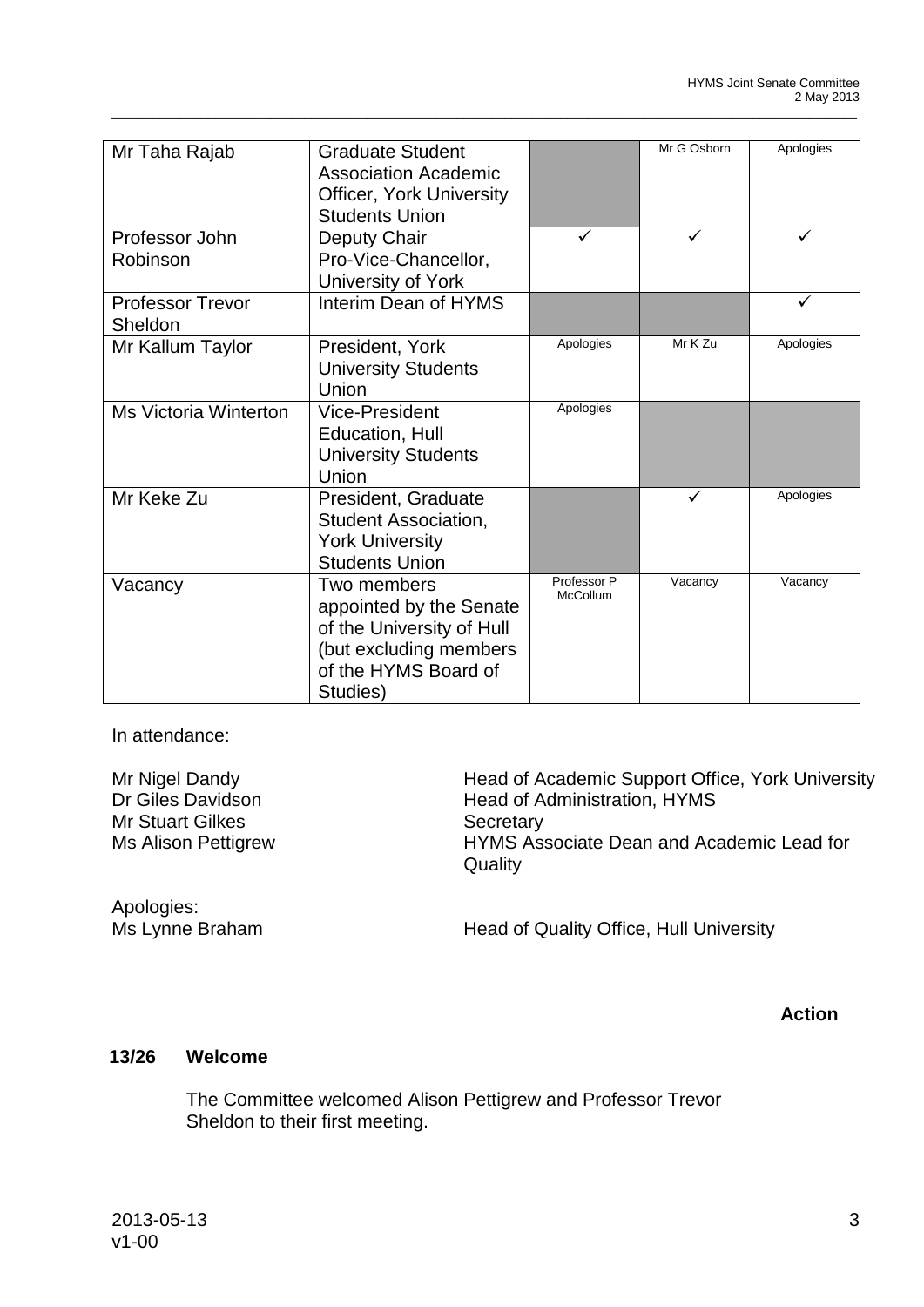# **++13/27 Terms of Reference and Membership**

The Committee received its updated Terms of Reference and Membership.

## **RECOMMENDED TO SENATE EXECUTIVE BOARD**:

That the updated terms of reference and membership be approved. (copy circulated to SEB).

#### **13/28 Declarations**

#### (a) Reserved Business

Items contained in Part B of the agenda were reserved items of business within the definition in Ordinance 31.

#### (b) Members' Interests

Members were invited to declare if they had any personal and/or pecuniary interest, direct or indirect, in any item on the agenda under Standing Orders. No declarations were made.

(c) Starred Items

Minute 13/44 was starred.

Minute 13/46 was unstarred.

#### **13/29 Minutes**

The minutes, Part A, of the meeting of the HYMS Joint Senate Committee held on 17 January 2013 were received.

#### **RESOLVED:**

That minute 13/12 be adjusted to read "HYMS" rather than a named individual. Thus, "It was noted that HYMS was investigating methods by which consistency of student experience could be safeguarded across multiple organisations and the large geographical spread of the HYMS catchment area." Otherwise, the minute is unchanged.

It was noted that minute 13/17 (a, ii) was inaccurate and a quorum of six had not been agreed. However, it was now agreed that six was a suitable quorum.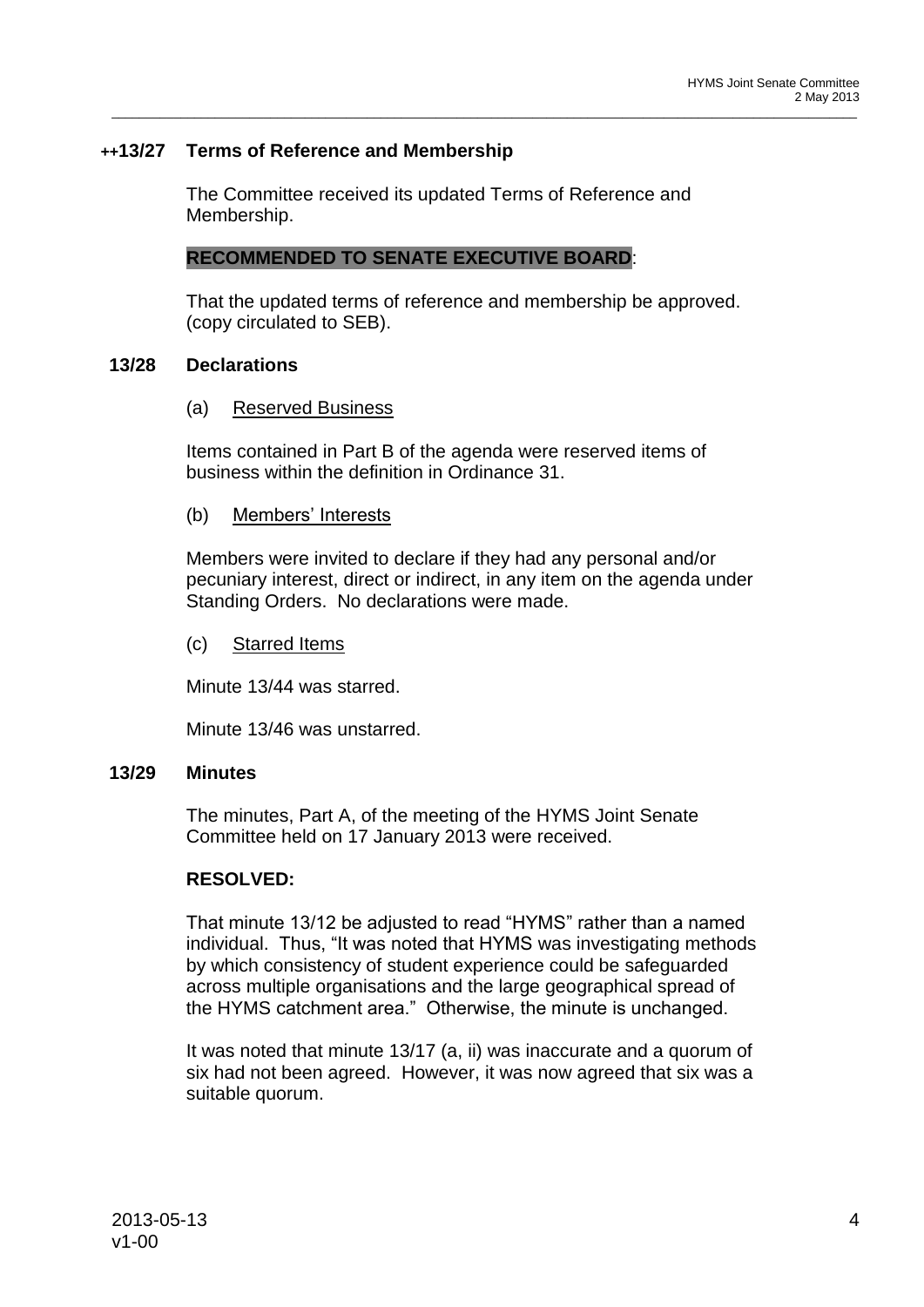# **13/30 Matters Arising**

## (a) Action Summary

A summary of actions taken since the last HYMS Joint Senate Committee meeting was received for information. There were no outstanding matters arising.

## **13/31 Chair's Unreserved Business**

#### (a) Plan of Work

The Plan of Work was received. It was noted that all items had been completed.

## **13/32 Chair's Action**

(a) Approval of MB BS internal examiners

The list of approved examiners was received.

## **13/33 Report from the Dean of HYMS**

The Acting Dean endorsed the report of the Dean. Ongoing discussions pertaining to a joint Cancer Centre between HYMS and the Biological Sciences department in Hull and the pending appointment of a Director were noted.

## **13/34 Annual Report from the General Medical Council and the HYMS Action Plan**

The Summary of 2012 Medical School Annual Return (MSAR) and letter to the Dean were received. It was noted this was the current format of the GMC's Annual Report. It was reported that HYMS was referred to as School number 12 in the MSAR. While some of the data (e.g. attrition rates) is factual, it was noted that some of the results are based on reporting of self-perceptions.

It was noted that the GMC welcomed many items of good practice and the direction in which HYMS is travelling.

The GMC indicated:

- (i) HYMS initiatives in tracking graduates would be of further interest to them
- (ii) A planned Audit of assessment in all medical schools.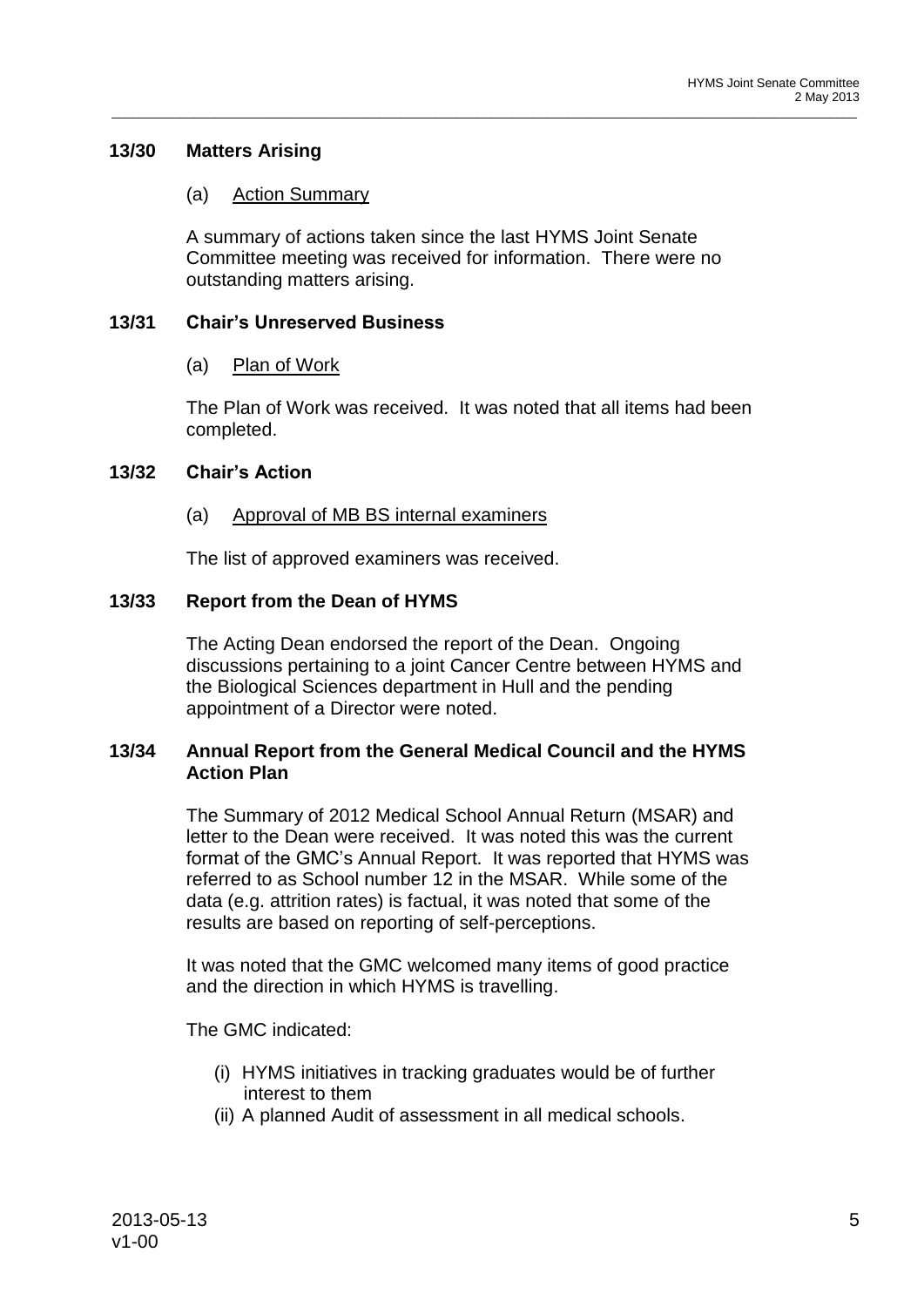HYMS stated their intent for action on these matters, building on existing work.

A further analysis of the report and its implications would be presented to the next meeting.

# **13/35 Codes of Practice as proposed by HYMS Quality Committee**

The Committee considered a report on HYMS Codes of Practice for Review. It was established that there had been significant student input and the inter-relationship of all the Codes of Practice had been considered. Quality Committee had been asked for feedback on all the Codes of Practice. Those brought to the Committee today had been identified as higher priority.

It was noted that, though further changes may be proposed, the Codes of Practice received represented an improvement on the previous versions.

The Committee thanked the authors of the revised Codes of Practice for their work in preparing the documentation.

# **RESOLVED:**

To delete the following Codes of Practice:

- (i) Management of MBBS Curriculum
- (ii) Monitoring attendance/engagement of Postgraduate students
- (iii) Transfer Masters to PhD

To de-couple the Code of Conduct for Undergraduate Medical students at HYMS from the Code of Practice on Fitness to Practice Medicine.

Ten Codes of Practice were considered for approval.

# (a) Acceptable Use of Information Technology

The Committee considered a proposed Code of Practice on Acceptable Use of Information Technology.

# **RESOLVED:**

That the proposed Code of Practice be approved subject to amending paragraph 2.13 to add legitimate activities of Student Unions to those activities considered exempt (amended copy attached to the official record as Appendix I).

**HYMS Associate Dean and Academic Lead for Quality**

**HYMS Associate Dean and Academic Lead for Quality**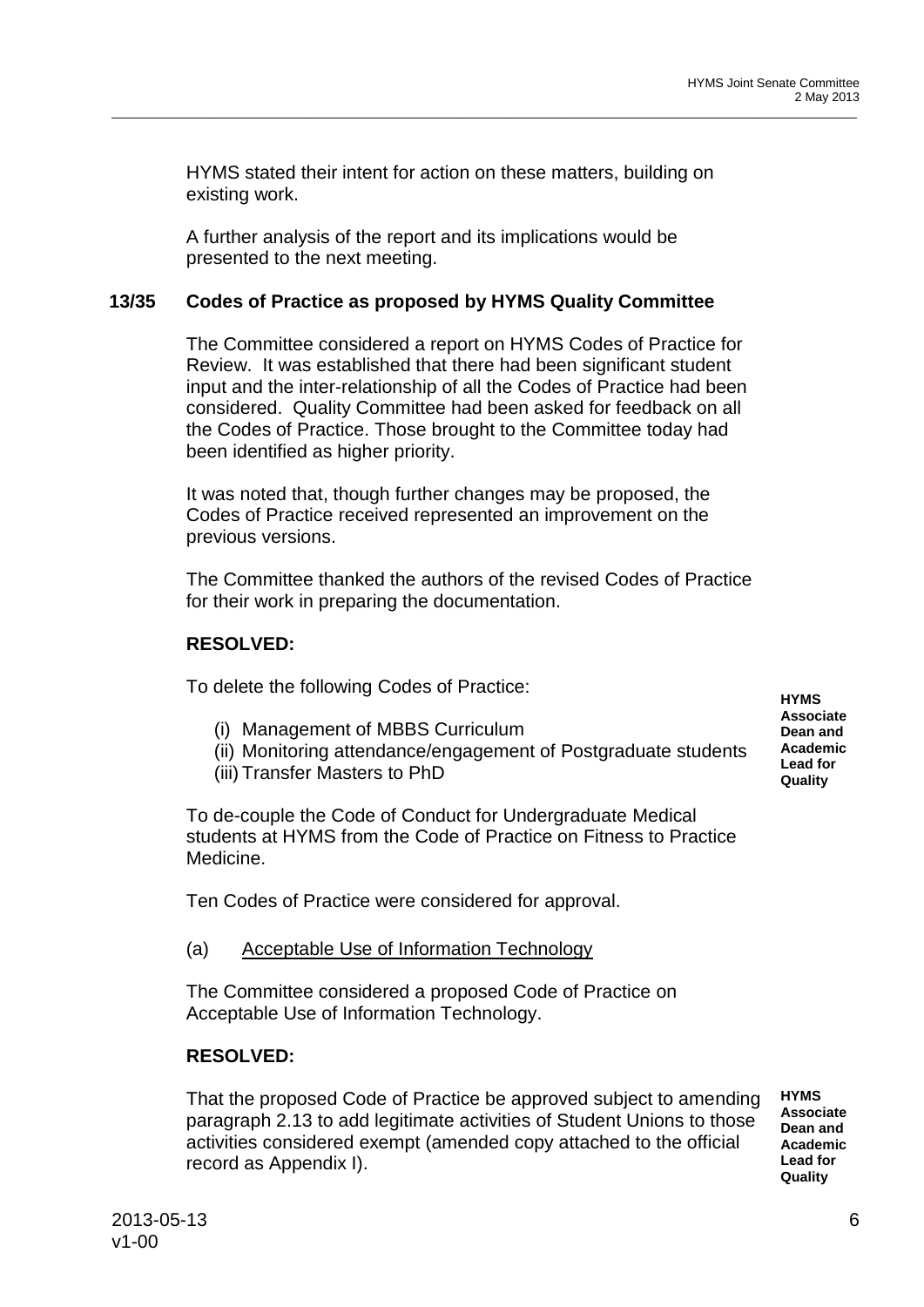# (b) Investigation and Determination of Student Complaints

The Committee considered a proposed Code of Practice on Investigation and Determination of Student Complaints and an update of additional information.

# **RESOLVED:**

That the Code of Practice on Investigation and Determination of Student Complaints be approved including the amendments put forward in the additional information paper given to the Committee (copy attached to the official record as Appendix II)

**HYMS Associate Dean and Academic Lead for Quality**

# (c) Student Research Misconduct

The Committee considered a proposed Code of Practice on Student Research Misconduct.

It was noted that the scope of the Code did not include staff as they would need to be considered under their employer's Code of Practice. The Committee was open to reconsidering future revision to this Code of Practice further to discussion.

It was noted that research funders may prevent research findings being reported which would inadvertently lead to student research misconduct. Therefore, the Committee favoured altering paragraph 2.2.

# **RESOLVED:**

That the proposed Code of Practice on Student Research Misconduct be approved subject to amending paragraph 2.2 to insert "appropriately" in the eighth bullet point to read, "Failure to report appropriately relevant findings of research." (amended copy attached to the official record as Appendix III)

**HYMS Associate Dean and Academic Lead for Quality**

(d) MBBS Assessment and Examination in Phase I

The Committee considered a proposed Code of Practice on Assessment and Examination for MB BS in Phase I.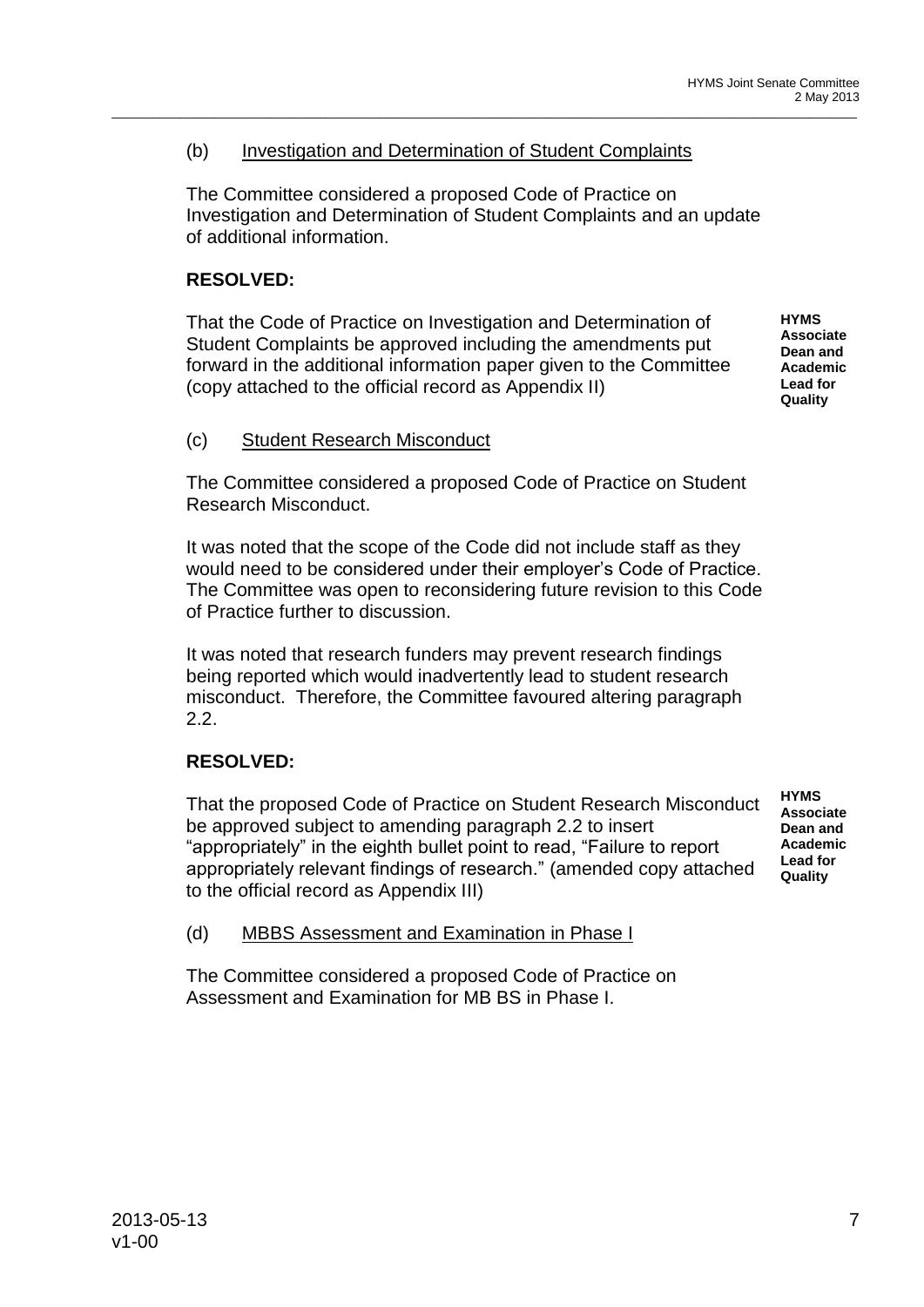# **RESOLVED:**

That the Code of Practice on Assessment and Examination for MB BS in Phase I be approved subject to the following amendments:

- (i) Semantic change: 'would' is altered to 'will' regarding the  $3<sup>rd</sup>$ and  $4<sup>th</sup>$  bullet points, paragraph 5, page 9
- (ii) Consideration be given to greater clarity explaining how both mechanisms work in Recognition of High Achievement, paragraph 5, pages 9-10
- (iii) Threshold for Satisfactory Performance Years 1 and 2: appendix 6, page 20, opening paragraph be amended to, "The examinations Working Party will recommend to the Board of Examiners thresholds using internationally recognised evidence based methods."

(amended copy attached to the Official Record as Appendix IV).

## (e) MBBS Assessment and Examination in Phases II and III

The Committee considered a proposed Code of Practice on Assessment and Examination for MB BS in Phases II and III.

## **RESOLVED:**

That the Code of Practice be approved subject to the following amendments and Chair's Action (to determine the acceptability of point (i)).

- (i) HYMS reconsider a form of words to reflect satisfactory student attendance is required to ensure progression and retention of their place on the programme, paragraph 2.3.6, page 7
- (ii) Reinstate the words, "Students also sit the second part if any of the following conditions are not met." Paragraph 2.4.7, page 10
- (iii) Consideration be given to a more clearly defined number of excellent grades contributing to the award of Honours, paragraph 2.7.1, page 15
- (iv) Semantic change: 'would' is altered to 'will' regarding the 1<sup>st</sup>, 3<sup>rd</sup> and 4<sup>th</sup> bullet points, paragraph 2.7.2, page 15.

(amended copy attached to the official record as Appendix V)

**HYMS Associate Dean and Academic Lead for Quality**

**HYMS Associate Dean and Academic Lead for Quality**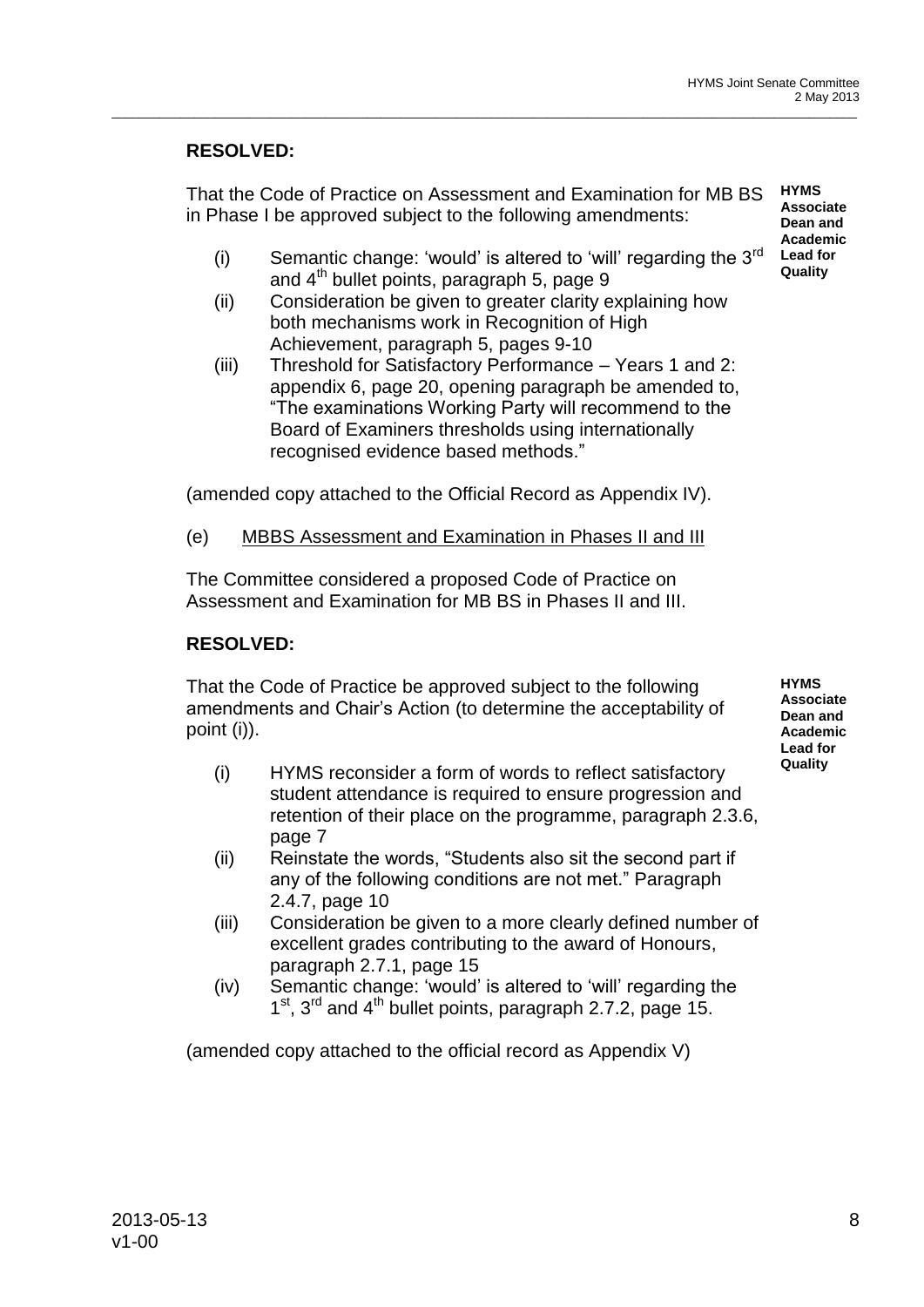# (f) Suspension of Registration for Postgraduate Students

The Committee considered a proposed Code of Practice on Suspension of Registration for Postgraduate Students.

# **RESOLVED:**

That the Code of Practice on Suspension of Regulation for Postgraduate Students be approved subject to the following changes where necessary, "Leave of Absence" for absence not imposed on the student (e.g. medically required or requested by the student) and "Suspension" for absence that is imposed on the student.

(amended copy attached to the official record as Appendix VI)

(g) Postgraduate Research Students

The Committee considered a proposed Code of Practice on Postgraduate Research Students.

# **RESOLVED:**

That the Code of Practice be approved subject to amendment of its title to "Postgraduate Research Degrees."

(amended copy attached to the official record as Appendix VII)

# (h) Termination of Research Degree Programmes

The Committee considered a proposed Code of Practice on Termination of Research Degree Programmes.

Although not a condition of approval, it was noted that there may be scope to merge three Codes of Practice:

- (i) Suspension of Registration for Postgraduate Students
- (ii) Postgraduate Research Degrees
- (iii) Termination of Research Degree Programmes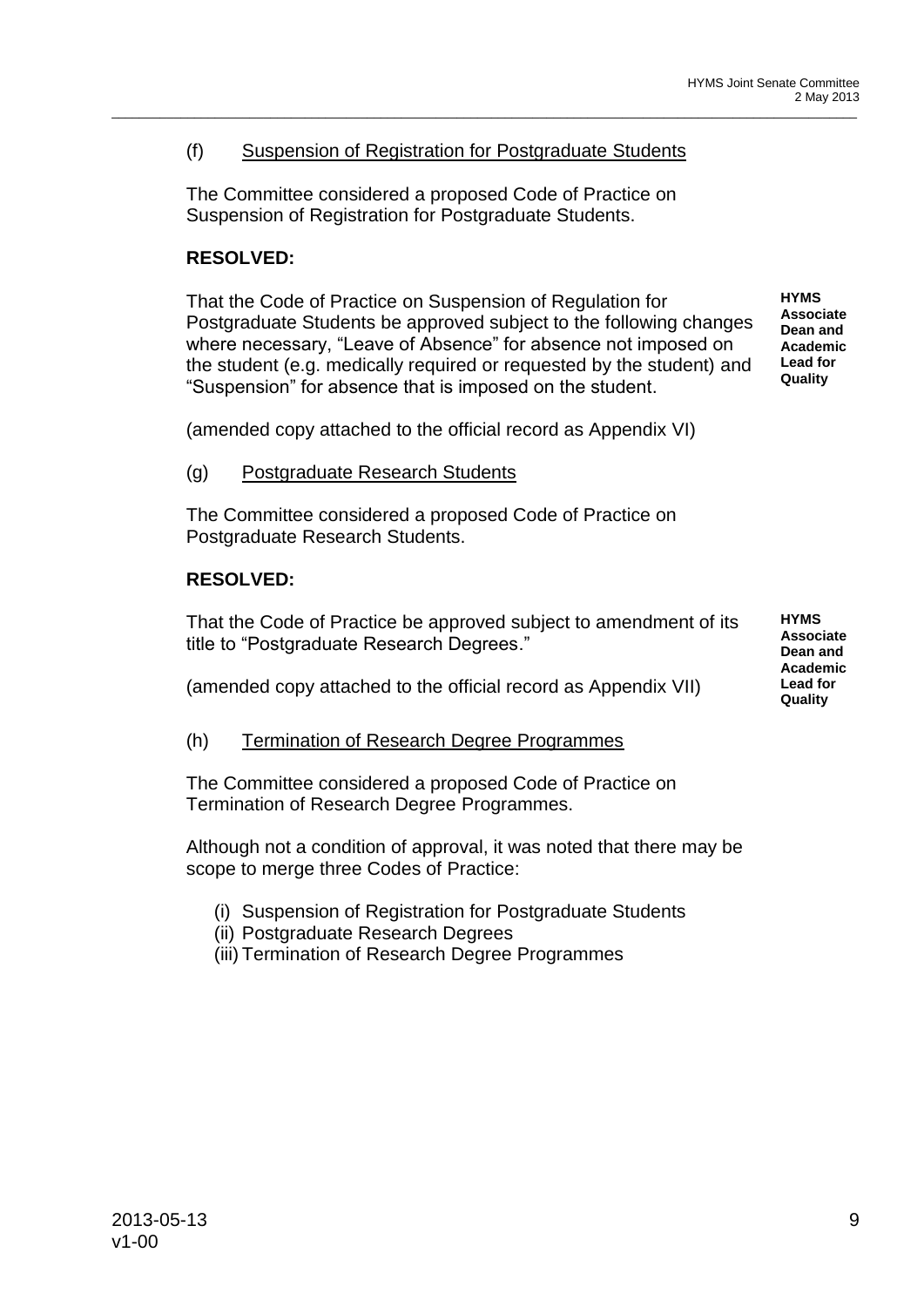# **RESOLVED:**

That the Code of Practice on Termination of Research Degree Programmes be approved subject to one change (Paragraph 4.1.1, page 4):

"This warning must not be issued without the candidate being offered an interview with the Chair of the Postgraduate Research Board or a nominated deputy, who has the power to recommend that a warning is not issued."

(amended copy attached to the official record as Appendix VIII)

(i) Chairing Viva Voce Examinations for Research Degrees by Thesis/Published Work

The Committee considered a proposed Code of Practice on Chairing Viva Voce Examinations for Research Degree by Thesis / Published Work.

# **RESOLVED:**

That the Code of Practice be approved subject to deletion of paragraph 5.3.

(copy attached to the official record as Appendix IX)

# (j) Academic Committees

The Committee considered a proposed Code of Practice on Academic Committees.

# **RESOLVED:**

That the Code of Practice on Academic Committees be approved subject to clarification that all Committees report to HYMS Board of Studies which is the sole Committee reporting to this Committee. Appendices pertaining to Committees other than HYMS Board of Studies may be removed (copy attached to the official record as Appendix X).

**HYMS Associate Dean and Academic Lead for Quality**

**HYMS Associate Dean and Academic Lead for Quality**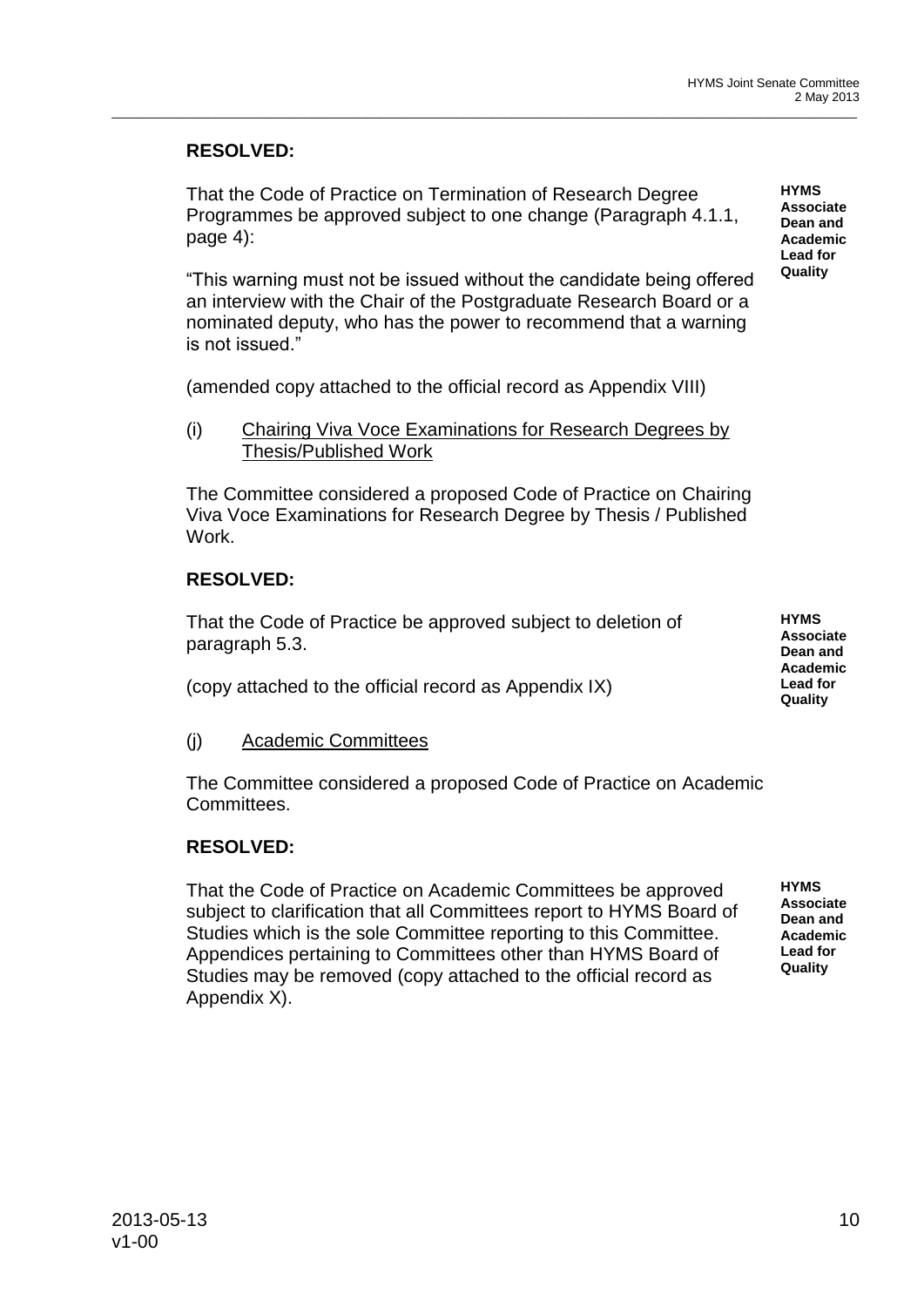# **13/36 Valediction of retiring student members**

The Committee thanked the student members for their support of the Committee during the academic year: Graeme Osborn, Kallum Taylor, Magid Mah, Keke Zu and Tahar Rajab.

# **13/37 Any Other Unreserved Business**

There was no other Unreserved Business.

## **13/38 Dates of Meetings 2013/14**

Thursday 10 October 2013 Thursday 16 January 2014 Thursday 1 May 2014

# **Attachments to Part A: Unreserved Business**

| <b>Minute</b>                  | Paper                                                                         | <b>Circulation</b> |
|--------------------------------|-------------------------------------------------------------------------------|--------------------|
| 13/27                          | Terms of reference and Membership                                             | <b>SEB</b>         |
| 13/35(a)<br>Appendix I         | Code of Practice - Acceptable Use of<br>information technology                | <b>OR</b>          |
| 13/35(b)<br>Appendix II        | Code of Practice - Investigation and Determination<br>of Student Complaints   | OR.                |
| 13/35(c)<br>Appendix III       | Code of Practice - Student Research Misconduct                                | OR.                |
| 13/35(d)<br>Appendix IV        | Code of Practice - MBBS Assessment and<br><b>Examination Phase I</b>          | OR.                |
| 13/35(e)<br>Appendix V         | Code of Practice - MBBS Assessment and<br><b>Examination Phase II and III</b> | OR.                |
| 13/35(f)<br><b>Appendix VI</b> | Code of Practice - Suspension of Registration<br>for Postgraduate Students    | OR.                |
| 13/35(g)<br>Appendix VII       | Code of Practice - Postgraduate Research Degrees                              | <b>OR</b>          |